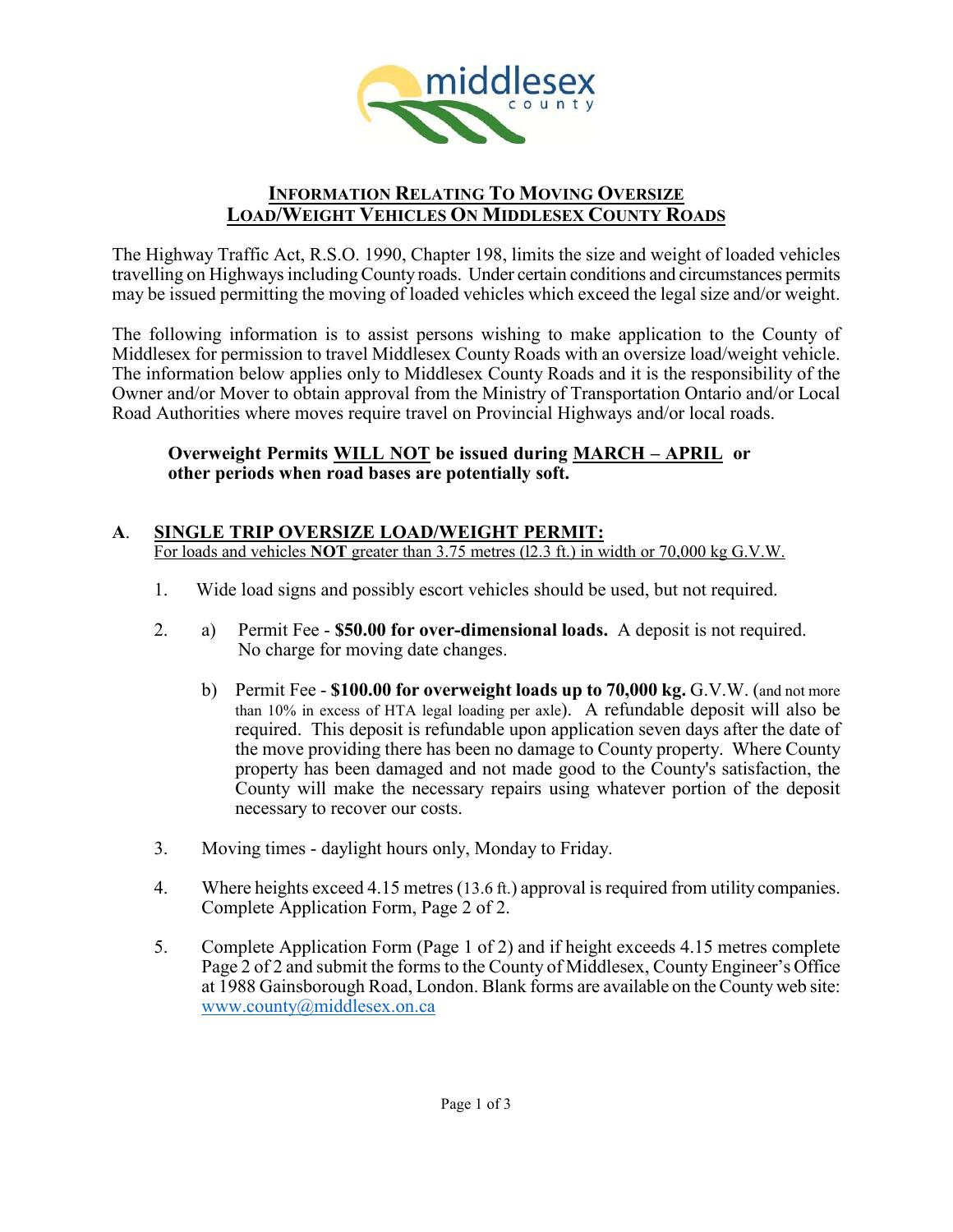### **B. SINGLE TRIP OVERSIZE MOVING PERMIT:** For Loads and Vehicles in **EXCESS** of 3.75 metres (12.3 ft) in width or 70,000 kg G.V.W.

1. Wide load signs should be used and escort requirements are as follows**:**

|              | <b>NO ESCORT</b><br><b>REQUIRED</b> | <b>PRIVATE ESCORT</b><br><b>REQUIRED</b> | <b>CERTIFIED</b><br><b>SUPERLOAD ESCORT</b><br><b>REQUIRED</b> |
|--------------|-------------------------------------|------------------------------------------|----------------------------------------------------------------|
| <b>WIDTH</b> | To 3.75 m.                          | $3.76$ m. to 4.99 m.                     | 5.0 m. and greater                                             |

**It is the applicant's responsibility to arrange for private escort or certified superload escort and provide confirmation.** (Use Application Form, Page 2 of 2). No permit will be issued unless this requirement is met.

- 2.(a) Permit Fee **\$200.00 for over-dimensional loads.** A refundable deposit will also be required. This deposit is refundable upon application seven days after the date of the move providing there has been no damage to County property. Where County property has been damaged and not made good to the County's satisfaction, the County will make the necessary repairs using whatever portion of the deposit necessary to recover our costs.
	- (b) Permit Fee **\$500.00 for overweight loads over 70,000 kg.** G.V.W. (and more than 10% in excess of HTA legal loading per axle). A refundable deposit will also be required. This deposit is refundable upon application seven days after the date of the move providing there has been no damage to County property. Where County property has been damaged and not made good to the County's satisfaction, the County will make the necessary repairs using whatever portion of the deposit necessary to recover our costs. In addition to the above fees, the County will recover its special costs related to moves. This can include the cost of moving traffic signal equipment, pavement/bridge repair and hiring a Consulting Engineer to determine whether the overweight loading will be safe over a structure or roadway pavement.
- 3. Moving times **Monday to Thursday only**. No moves on Fridays and holidays. Moves must be started after 9 a.m. and completed by 4 p.m. on the same day. Very short distance moves may be permitted at other times. Moves must not be carried out in periods of limited visibility.
- 4. Where heights exceed 4.15 metres (13.6 ft), approval is required from utility companies. Use Application Form (Page 2 of 2).
- 5. Mover must provide written proof of liability insurance in the amount of \$2,000,000.00.
- 6. Changes in moving dates will require a new date approval from the police and utility companies if they are involved. There will be a \$20 fee for changing dates on a permit.
- 7. It is the mover's responsibility to ensure the route selected is suitable.
- 8. Where wide and/or high loads cross railway lines, the County may request proof that the applicant has advised the appropriate railway company.
- 9. Where certified superload escort is required, the applicant must supply copies of certificate documents to the County prior to the permit being issued.